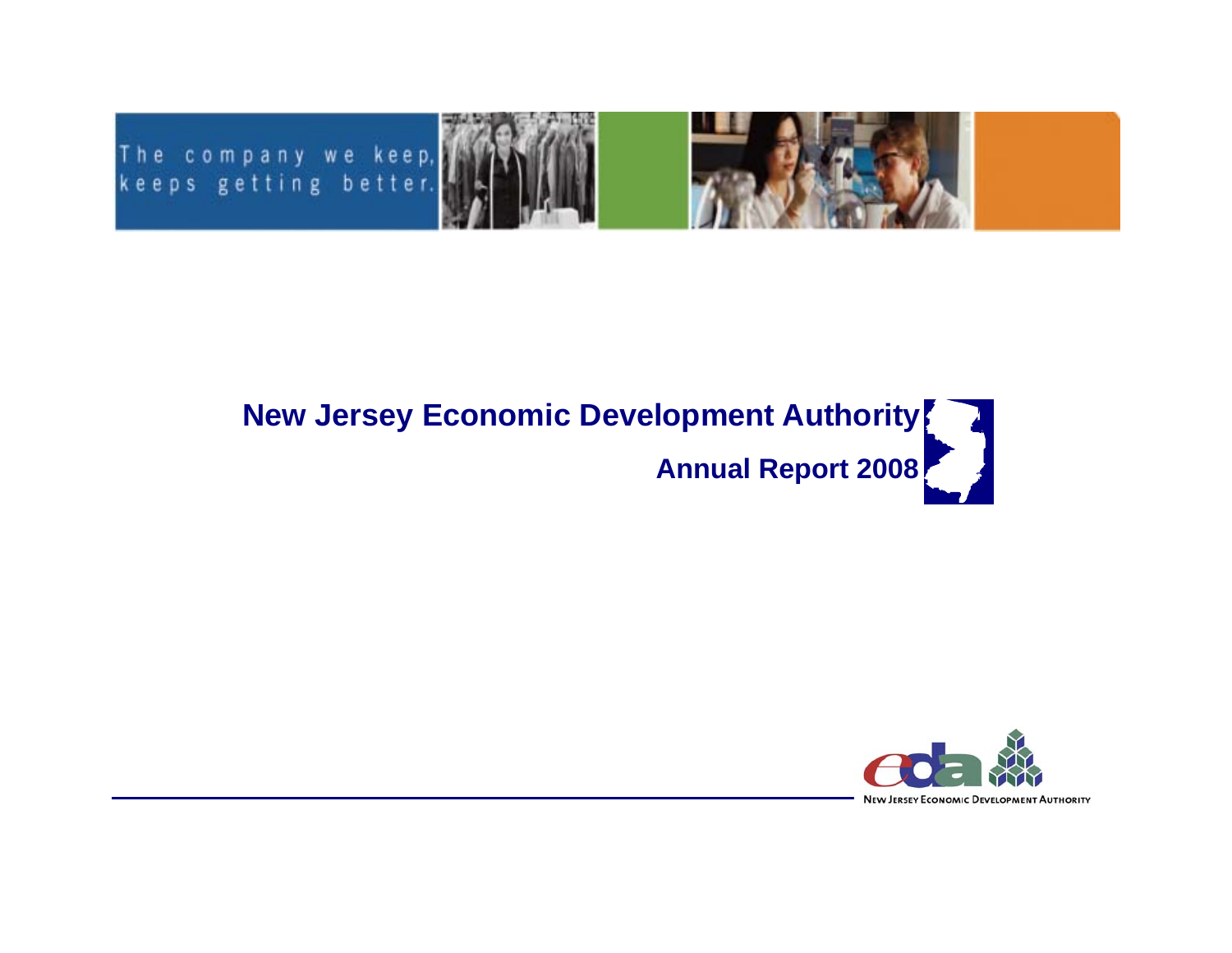# *EDA 2008 Results*

| <b>EDA Results 2008*</b>            |                 | <b>EDA Results 1974-2008</b>        |                |  |
|-------------------------------------|-----------------|-------------------------------------|----------------|--|
| <b>Projects Assisted</b>            | 396             | <b>Projects Assisted</b>            | 9,996          |  |
| <b>Total Assistance</b>             | \$551.5 Million | <b>Total Assistance</b>             | \$19.6 Billion |  |
| Public/Private Investments          | \$1.4 Billion   | Public/Private Investments          | \$41.4 Billion |  |
| <b>Estimated New Permanent Jobs</b> | 7.018           | <b>Estimated New Permanent Jobs</b> | 295,018        |  |
| <b>Estimated Construction Jobs</b>  | 16,943          | <b>Estimated Construction Jobs</b>  | 299,943        |  |

| <b>Edison Innovation Fund 2008</b>  |                 | <b>Urban Assistance 2008</b>        |                 | <b>Core Activity 2008</b>           |                  |
|-------------------------------------|-----------------|-------------------------------------|-----------------|-------------------------------------|------------------|
| <b>Projects Assisted</b>            | 112             | <b>Projects Assisted</b>            | 152             | <b>Projects Assisted</b>            | 137              |
| Total Assistance                    | \$84.9 Million  | <b>Total Assistance</b>             | \$315.4 Million | <b>Total Assistance</b>             | $$152.9$ Million |
| Public/Private Investments          | \$133.8 Million | <b>Public/Private Investments</b>   | \$748.6 Million | Public/Private Investments          | \$565.3 Million  |
| <b>Estimated New Permanent Jobs</b> | 986             | <b>Estimated New Permanent Jobs</b> | 4,411           | <b>Estimated New Permanent Jobs</b> | 1,875            |

*\*Note: Because of the overlap between Edison and Urban funds, EDA Results 2008 will not equal the sum of the Edison, Urban and Core charts.* 

#### **EDA Mission**

The mission of the New Jersey Economic Development Authority (EDA) is to strengthen New Jersey's economy by retaining and growing businesses through financial assistance, by renewing communities, and by promoting the State's strategic advantages to attract domestic and international businesses.

### **EDA Strategy**

The EDA creates public/private partnerships to bridge financing gaps and to increase access to capital by the State's business community with an emphasis on small and mid-size businesses and nonprofit organizations. It supports entrepreneurial development through training and mentoring programs. It undertakes real estate development projects important to the State's economic growth that will create new jobs and business opportunities and support community development and revitalization.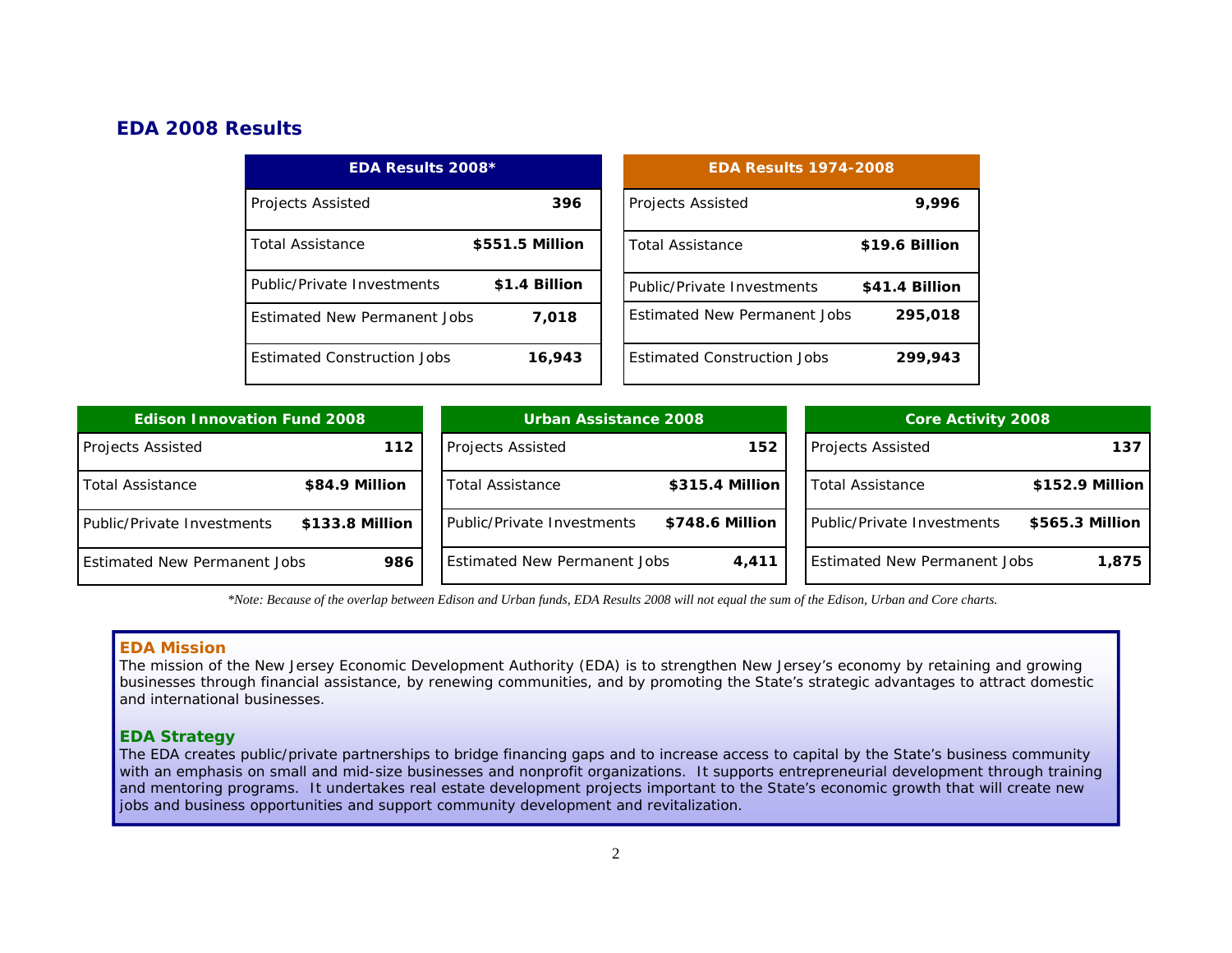

#### Dear Friends:

Supporting business growth. Spurring innovation. Promoting community revitalization. Stimulating job creation. These tenets have been a driving force behind the work of the New Jersey Economic Development Authority (EDA) for 35 years.

 Today, in partnership with the New Jersey Office of Economic Growth, the EDA is playing an even more vital role in implementing several important initiatives created as part of the State's comprehensive Economic Growth Strategy as well as others established under our more recent Economic Assistance and Recovery Plan.

 In fact, two newly established two-year economic stimulus programs designed to improve our business environment fall under the EDA's umbrella of economic development resources. The InvestNJ program authorized \$120 million in grants to spur capital investment and job creation. The Main Street Business Assistance Program

made available \$50 million in new capital for small and midsize businesses and nonprofit organizations through loan participations and credit enhancements. With these two new programs, we have taken critical steps to get New Jersey businesses growing and investing again.

 Despite the global economic recession, the EDA provided more than \$550 million in total financing assistance during 2008 that is expected to lead to more than 7,000 new jobs. This report highlights many of the varied projects that took advantage of this funding and benefited from programs that encourage business growth and promote investment and smart growth development in communities throughout our great State. I urge you to become familiar with the broad spectrum of new and traditional resources New Jersey makes available through the EDA.

 The contributions of the EDA will be more important than ever as we move forward in 2009 to

help the citizens and businesses of the Garden State cope with a profoundly difficult national economic crisis. I look forward to continuing to work with the EDA as we focus much of our attention on meeting the economic challenges of the days and months ahead.

Sincerely,

Jon S. Corzine Governor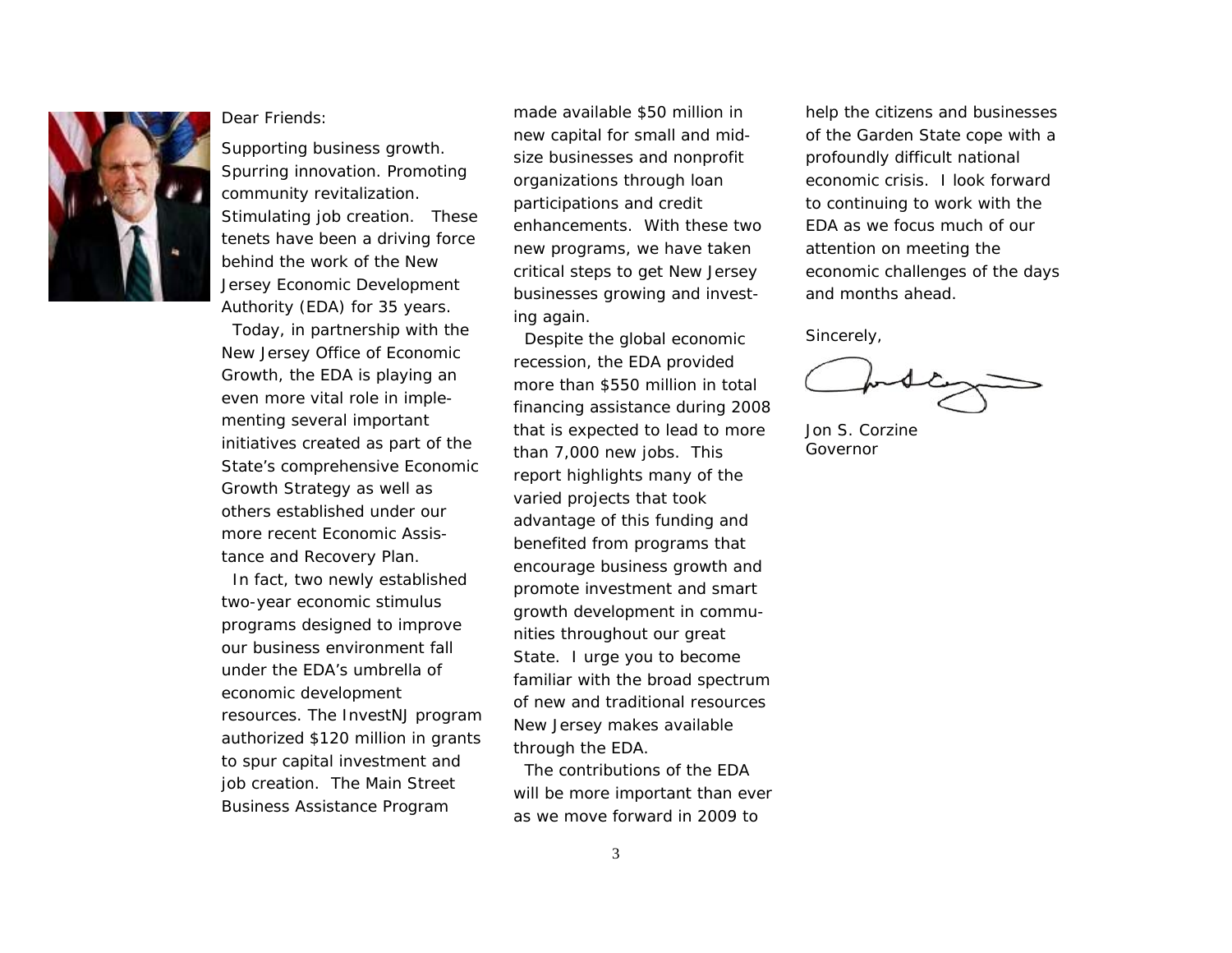### **Advancing Governor Jon Corzine's Economic Growth Strategy**

The New Jersey Economic Development Authority (EDA) continued to be a catalyst for job creation and business growth in 2008, working with the New Jersey Office of Economic Growth (OEG) to implement Governor Corzine's broad economic development initiatives. Despite the economic challenges facing our State and nation during the year, the EDA initiated and enhanced programs to spur lending activity, advanced several major projects to generate new jobs, promote scientific innovation and encourage investment in New Jersey's communities, and expanded its outreach to businesses and bankers.

 In support of New Jersey's efforts to stimulate economic growth, the EDA finalized over \$550 million in financing assistance, State business incentives and tax credits, and venture fund investments in 2008, which supported more than \$1.4 billion in total new public/private investment in the State's economy and the creation of over 7,000 new jobs. These 2008 results brought the EDA's cumulative financing assistance totals to more than \$19.6 billion since its formation in 1974.

 The EDA maintained a strong focus on aiding small and mid-size businesses and those business sectors critical to the State's economy, such as technology, biotechnology and

pharmaceuticals, financial services, and manufacturing. More than \$250 million in EDA assistance alone was directed to 177 business projects. Of these, 62 projects involved manufacturers. Forty businesses executed Business Employment Incentive Program grants worth an estimated \$81.3 million over 10 years in connection with their plans to relocate to or expand in New Jersey and bring more than 4,400 new jobs into the State. This assistance is expected to support over \$488 million in total project costs.

 Over \$208 million in EDA 2008 funding was targeted to projects in seven of New Jersey's larger urban municipalities – Atlantic City, Camden, Elizabeth, Jersey City, Newark, Paterson and Trenton – nearly tripling the funding goal for New Jersey Urban Fund cities in the EDA's 2008 Strategic Plan. Another nearly \$85 million in EDA-administered assistance also benefited technology and life sciences businesses through the Edison Innovation Fund.

 As a result of legislation signed by Governor Corzine, the EDA and Commerce Commission also completed their consolidation during the year. This significant milestone streamlines how the State undertakes economic development and gives businesses a single contact point for information,

applications and assistance. The smooth transition of responsibilities that was completed in the fall enabled many businesses to take advantage of an uninterrupted continuum of State programs and services.

 Programs that had been part of Commerce, including the Business Retention and Relocation Act Grant Program, Sales Tax Exemption Program, Brownfields and Contaminated Site Remediation Program, and Urban Transit Hub Tax Credit programs, were brought into the EDA. The international trade function to bolster foreign direct investment and offer exporting assistance to New Jersey businesses, Commerce's marketing and communications responsibilities, and the State's Business Assistance Call Center, which handled more than 43,000 telephone inquiries last year, were also moved to the EDA under a new Business Retention and Attraction Division.

 This law also changed the makeup of the EDA Board, replacing representatives of Commerce and the Department of Education with representatives of the Executive Branch of government appointed by the Governor.

 The EDA furthered a number of other measures during the year to improve and augment its product portfolio and the services it offers to assist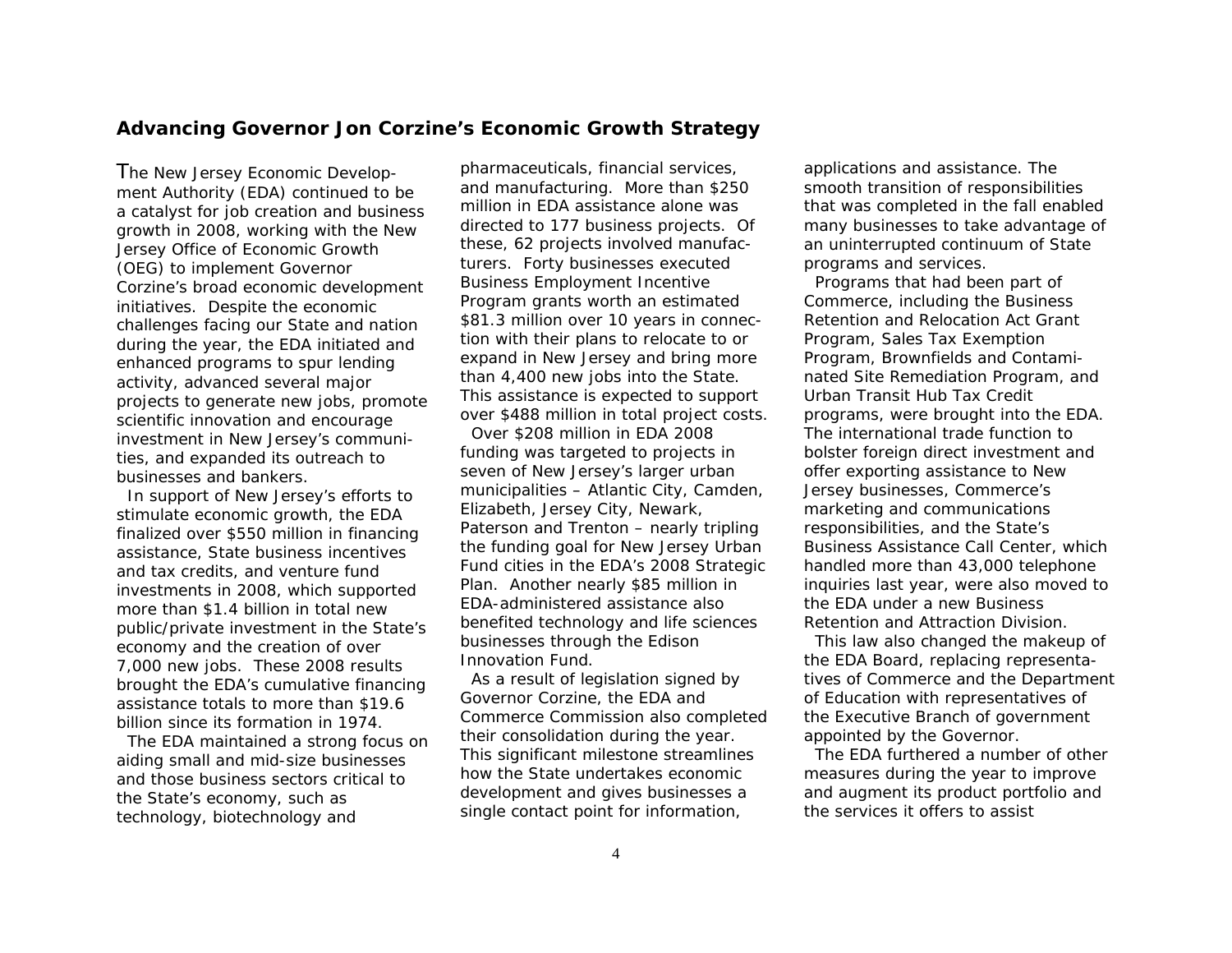businesses, nonprofit organizations, municipal governments and other entities. Included in these actions was the reduction of interest rate floors by 1 percent on several EDA lending programs to spark economic activity and meet the changing needs of the marketplace.

Also in 2008, the EDA:

• Finalized the first loans under Urban Plus, a lending program that offers up to \$3 million in financing for fixed assets in nine key State urban centers, and the FastStart for Small Business program, which provides credit-worthy companies operating in the State for at least one year with fixed-asset financing up to \$300,000;

• Established the Urban Transit Hub Tax Credit and approved the first two projects under the program, which was created to spur private capital investment, business development and employment in designated transit hubs located within one-half mile of New Jersey Transit, PATH or PATCO stations in nine urban municipalities;

• Made available \$4 million through the Fund for Community Economic Development to support intermediary organizations with track records of financing successful grocery stores and supermarkets in urban areas;

• Launched a wraparound funding mechanism to provide recipients of



*Pictured at Campbell Soup Company's groundbreaking in October are, from left, Robert Zane, Campbell's Vice President of Real Estate Operations; Gwendolyn Faison, Camden Mayor; Governor Jon S. Corzine; Douglas R. Conant, Campbell's President and Chief Executive Officer; Congressman Rob Andrews; Judge Theodore Z. Davis, Camden Chief Operating Officer, and Louis Capelli, Jr., Camden County Freeholder Director.*

Edison Innovation research and development grants from the New Jersey Commission on Science and Technology with supplemental financing for non-research and development-related costs, such as rent, construction and utilities; and,

• Announced plans for an Edison Innovation Clean Energy Manufacturing Fund, to be managed in conjunction with the New Jersey Board of Public Utilities, to support the use of renewable energy and energy-efficiency

technologies and further the goals of New Jersey's Energy Master Plan. The program is being rolled out in 2009.

Our efforts were productive in other ways as well. We met Strategic Plan goals for initiating or advancing real estate projects, including those related to the State's nine targeted urban cities and Innovation Zones. In October, we celebrated the ceremonial groundbreaking for Campbell Soup Company's new \$90-million corporate campus in Camden. A collaborative effort among the EDA, the OEG, other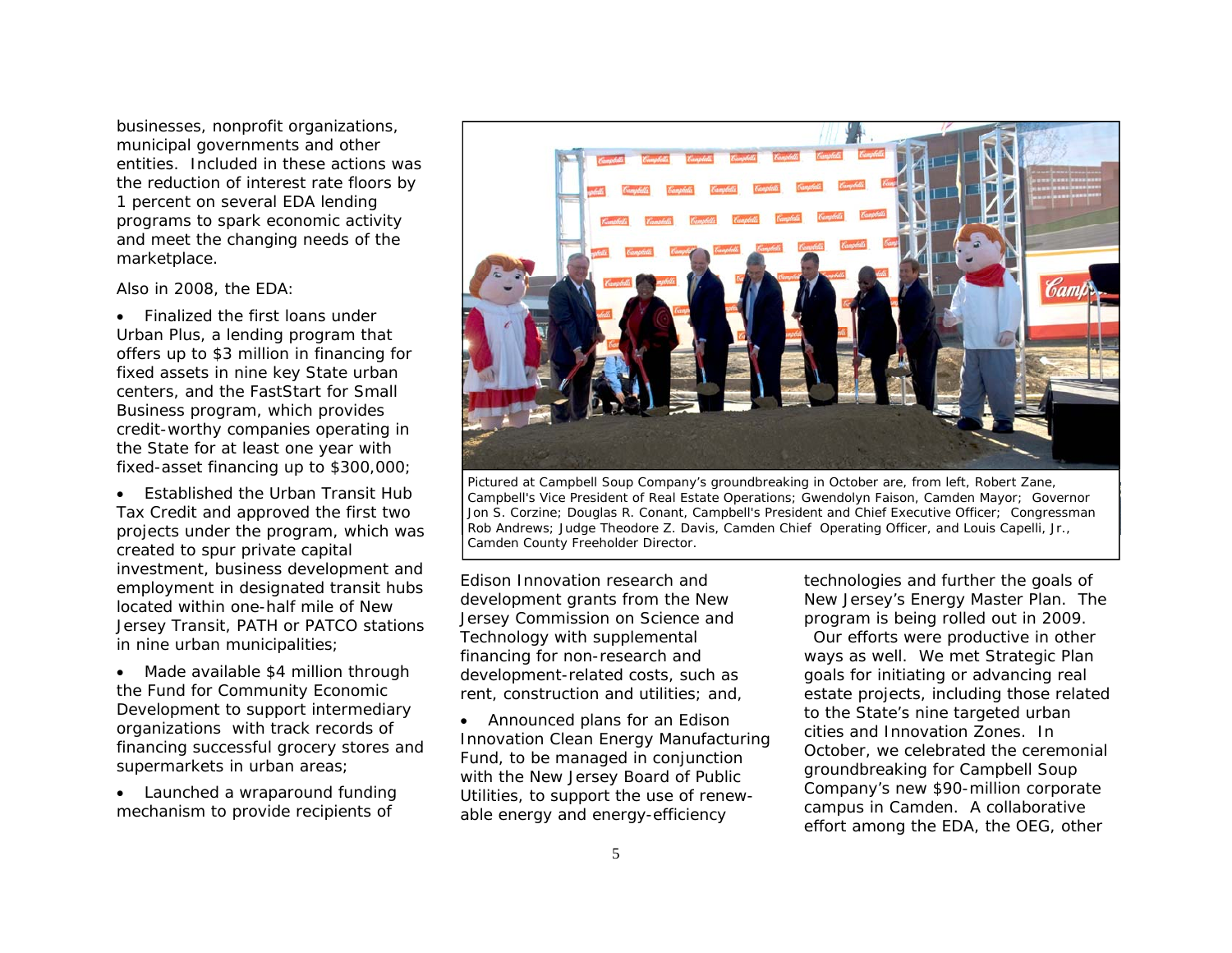State departments, the city and the county resulted in an agreement for the company to maintain its headquarters and 1,200 employees in Camden and invest over \$70 million to expand its facilities. The public partners will invest in infrastructure improvements and the company will lead private investment to develop a business park that will lead to new ratables and jobs for Camden-area residents.

 We also reached an agreement to lease almost 15,000 square feet of space in our Tech IV building at the Technology Centre of New Jersey in the Greater New Brunswick Innovation Zone to Chromocell Corporation, a growing

biotechnology company that has been a tenant at our Commercialization Center for Innovative Technologies since 2002.

 Among other major projects that we saw come to fruition in 2008 was the \$200-million, 450-bed Greystone Park Psychiatric Hospital, which opened to patients in July. The project, which replaced five aging treatment buildings and a 131-year-old administration building, was a four-way partnership involving the State departments of Human Services and the Treasury, the New Jersey Health Care Facilities Financing Authority, which arranged the financing, and the EDA**,** which managed the design and construction of the new state-of-the-art facility in Morris Plains.

 We also exceeded our Strategic Plan goal by adding five community banks to our list of Preferred Lenders. The addition of Cornerstone Bank, Columbia Bank, Peapack-Gladstone Bank, Roma Bank and Susquehanna Bank helped smaller New Jersey companies increase their access to timely and affordable financing. Additionally, we continued to build other important relationships in the State's major urban centers and with our business partners.

 The following pages highlight many of the various ways that EDA staff members worked to champion business growth in New Jersey and promote the State's economic development strategies. We applaud their creativity, hard work and enthusiasm. We invite you to review this document for more details on the many programs and initiatives that New Jersey offers through the EDA.

 To learn more about our products and services, visit www.njeda.com or call 1-(866) 534-7789. For more information about doing business in New Jersey, visit

#### www.newjerseybusiness.gov.

 We look forward to continuing our work with the OEG in 2009 to carry out Governor Corzine's Economic Assistance and Recovery Plan to boost New Jersey's economy. As always, we welcome your comments and suggestions.

Carl El) ald

Carl E. Van Horn, Ph.D., Chairman

 $(a\wedge b)^2$ 

Caren S. Franzini, Chief Executive Officer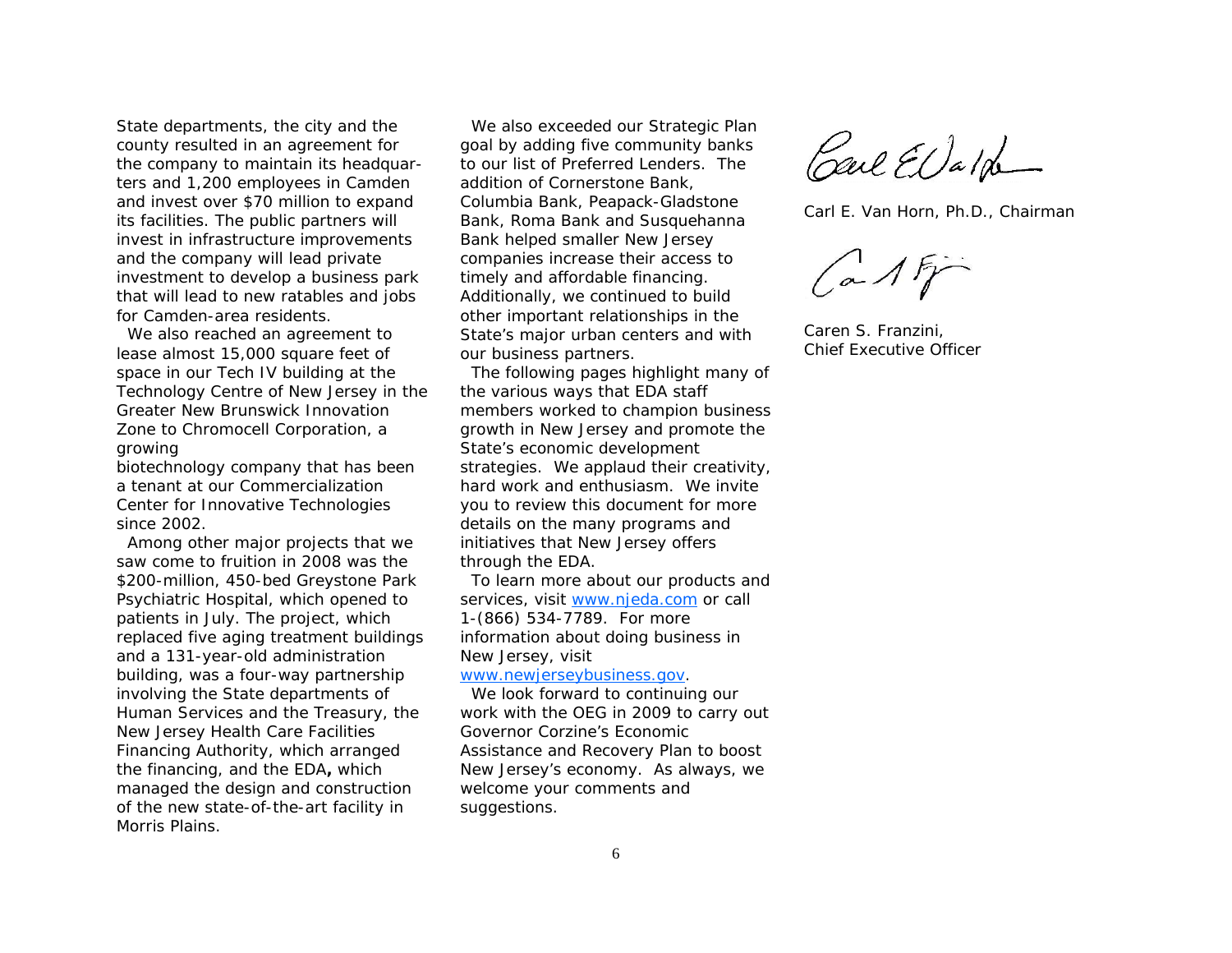## **Encouraging Investments in Urban Communities**

Almost two thirds of the financing and business incentive dollars provided by the New Jersey Economic Development Authority (EDA) in 2008 were directed toward stimulating investments in the State's 57 Urban Aid communities.

 This funding supported the growth of businesses and nonprofit organizations, spurred the creation of new jobs, encouraged the investigation and cleanup of brownfield sites, and promoted smart-growth development as it advanced Governor Corzine's Economic Growth Strategy. Total EDA assistance in these communities during the year exceeded \$315 million and was responsible for injecting almost \$750 million in total public/private investment into New Jersey's urban economy and setting the foundation for the creation of more than 4,400 new jobs.

 In 2008, the EDA introduced a new financing product called Urban Plus, which offers up to \$3 million in financing for projects in the State's nine targeted urban centers. Urban Plus loans can be made for as long as 10 years with up to a 25-year amortization and be used for fixed assets like buildings and equipment.

 To accommodate significant growth in its international food importation business, **Atalanta Corporation** used Urban Plus to borrow \$2 million at 2

percent interest fixed for five years, to purchase new machinery associated with its \$20-million warehouse expansion project in Elizabeth. The company also obtained a \$5.5 million loan from the EDA through the New Markets Tax Credits Program for costs involved with the warehouse construction. The loan was made at a 3-percent interest rate with interest-only payments due for the first 84 months of an 85-month term. The project will add 65 jobs to Atalanta's workforce.

**Accurate Box, Inc.**, a Patersonbased, woman-owned manufacturer of paperboard packaging and displays and an EDA customer since 1980, also took advantage of the program, using a \$3 million loan arranged under Urban Plus and nearly \$7 million in EDA taxexempt bond financing in 2008 to purchase printing press, laminator and aerator equipment and make leasehold improvements to its production area. The EDA's bond financing capability enables borrowers to obtain long-term financing at favorable interest rates. The 11-year, variable-rate bond for Accurate Box, underwritten by Wells Fargo Brokerage Services, closed at an initial interest rate of 1.8 percent. The interest rate on the Urban Plus loan was fixed at 2 percent for the first five years of a 10-year term. The company expects to add 15 new jobs as a result



*During a May groundbreaking ceremony hosted by Atalanta's parent company, Gellert Global Group, city officials and state development representatives praised the company for its contributions to the local economy. Pictured, from left, Carlos Sanchez, Elizabeth Development Company; Bill O'Dea, Elizabeth Development Company; Andy Gellert, President of Gellert Global Group; Mathew Abraham, EDA Senior Business Development Officer.* 

of the equipment purchase.

**Omni Baking Company** was another urban enterprise that benefited from tax-exempt bonds in 2008, finalizing \$9.1 million in financing to build an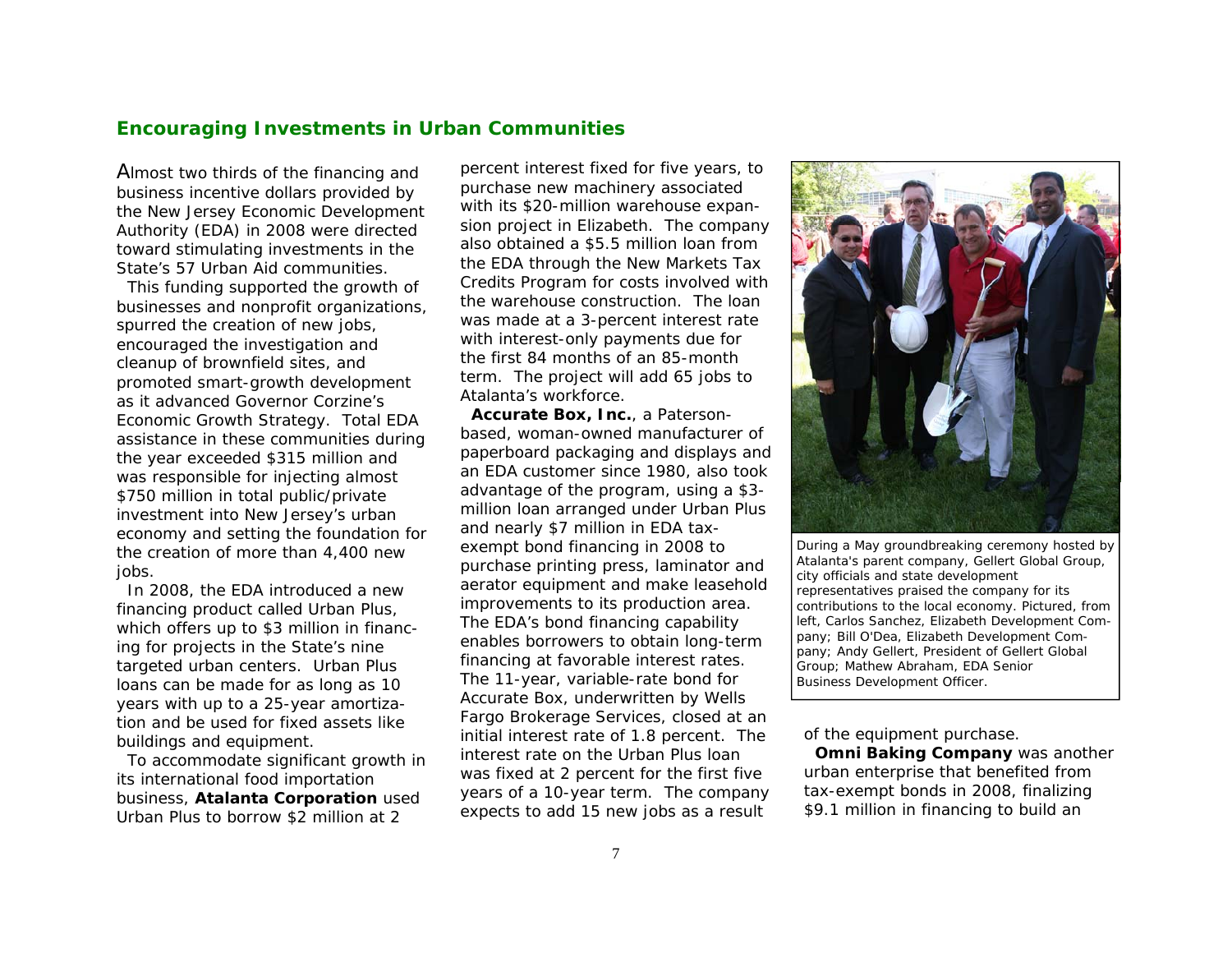addition to its Vineland plant, refund the outstanding balance of an EDA-issued 2001 bond and acquire new production equipment to meet increased production goals resulting from a new contract with the Amoroso Baking Company of Philadelphia. Omni plans to add 145 jobs to meet the demands of that new contract. The bonds were directly purchased by Brown Brothers Harriman and carry a fixed interest rate of 4.7 percent for the 15-year term.

 The EDA also worked with PNC Bank under the innovative New Jersey Business Growth Fund to guarantee 16 bank loans to small businesses in Urban Aid communities during the year. **Vogel Bus Company, Inc.** of Roselle used the program in 2008 for the fourth time, borrowing \$600,000 from PNC Bank with a 50-percent EDA guarantee to purchase eight new buses that will result in the creation of 14 new jobs. The EDA also guaranteed 25 percent of a \$365,000 PNC Loan that allowed the family-owned **International Welding Technologies, Inc.** to purchase commercial real estate in Lindenwold and add four new positions.

 Sixteen businesses planning to expand and create more than 2,700 new jobs in New Jersey's urban communities executed 10-year Business Employment Incentive Program (BEIP) grants with the EDA in 2008 worth an estimated \$55 million. They included **AXA Equitable Life Insurance Company**, one of the larger life insurance companies in the



Wayne Meyer, HANDS Housing Director, left, and Patrick Morrissy, HANDS Executive Director, are<br>pictured in the former F. Berg Hat Factory in Orange, one of six properties the community development<br>corporation is renovating

United States, and **Tullett Prebon (Americas) Holding Inc.**, a financial services business, which are planning to relocate 950 jobs and 330 jobs, respectively, from New York City to Jersey City's Gold Coast. Other urban BEIP recipients executing grants included **Standard Chartered Bank**, for creating 300 jobs in Newark, and **International Delights LLC**, a wholesale baker, for bringing 200 jobs to Clifton.

Community development organizations,

educational institutions and health facilities were among the nonprofits that used EDA financing resources to advance their urban projects in 2008.

 A \$555,000 loan from the Fund for Community Economic Development and a \$1.2-million EDA direct loan helped **Housing and Neighborhood Development Services, Inc. (HANDS)** to refinance existing acquisition debt associated with six properties in Orange and West Orange that are being reno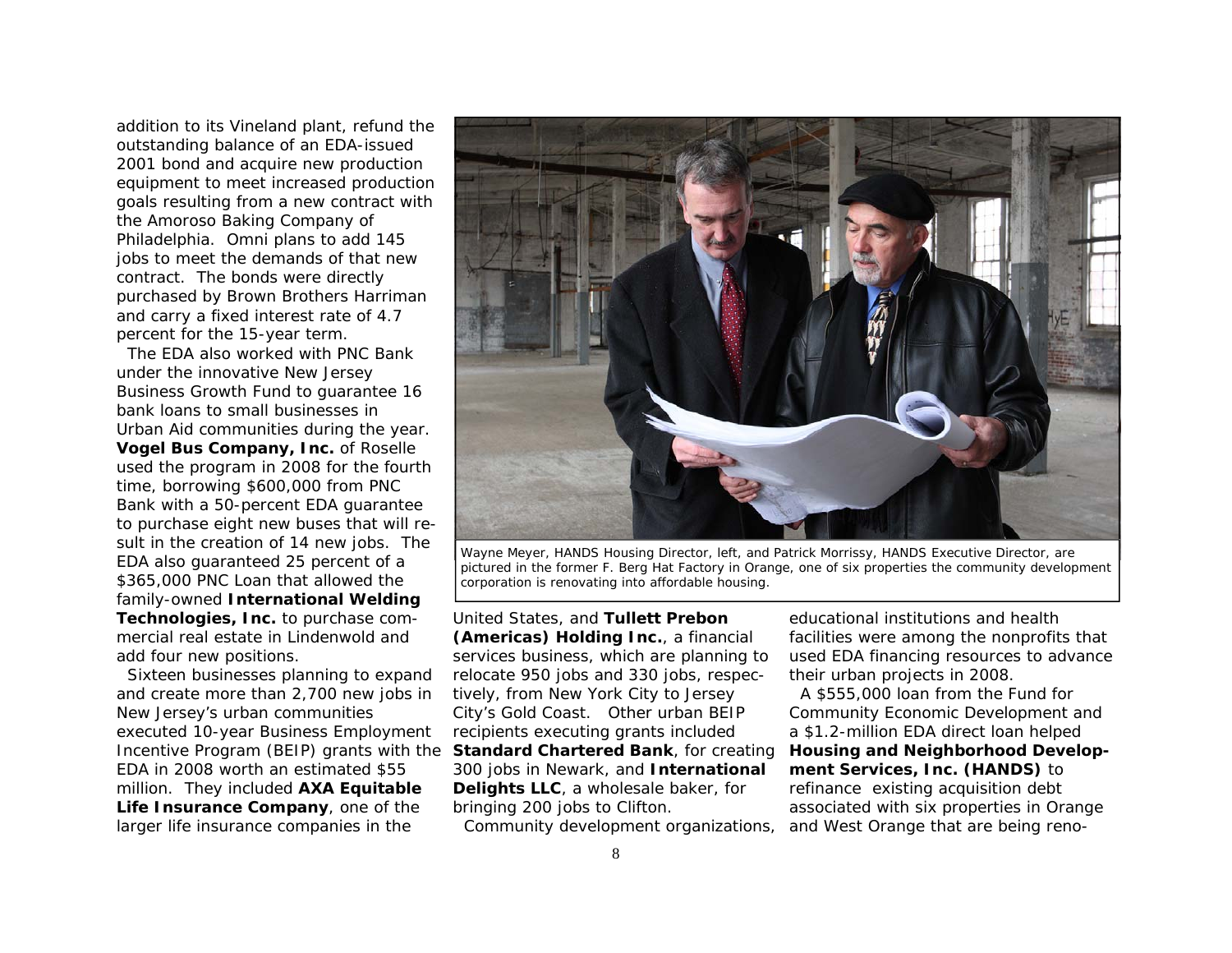vated as affordable housing. Both loans were made at an interest rate fixed at 3.31 percent for the first five years of a 10-year term.

**CityWorks**, a nonprofit corporation established to facilitate real estate projects in economically distressed neighborhoods throughout New Jersey, broke ground in December 2008 for a large-scale redevelopment project in Neptune Township involving a family health center, retail stores, office space, senior housing and a park. The EDA provided various components of the project's financing package, including loans made under three different programs totaling nearly \$15 million at interests rates ranging from 2 percent to 5.6 percent with terms from two-and-ahalf years to seven years and a \$1 million guarantee of a \$10.8-million TD Bank loan. The project will involve 370 construction jobs and is expected to create nearly 100 new full-time jobs when it is completed.

 The EDA also manages programs offering important resources to restore brownfield sites, many of which are located in the State's urban communities, and return them to productive use. More than \$22 million in Hazardous Disamong the funding directed to this objective in 2008. The **City of Millville**, for example, received a grant of nearly \$2.8 million to perform additional remedial investigation activities at the Millville Airport Industrial Park, which it

wants to redevelop for mixed uses. The latest grant brought total funding awarded for this site to almost \$7.6 million since 2005. The **City of Paterson** also received remedial investigation funding of more than \$1.7 million in connection with its redevelopment of a Community Affairs in 2008. former brewery and dye and finishing manufacturing business site for affordable housing.

 The EDA also provided more than \$8.9 million in financing and business lease and improvement incentives to 12 projects through its subsidiary, the **Economic Recovery Board for** 

**Camden**. The Camden Redevelopment Agency received funding for four of these projects – nearly \$3.1 million in recoverable infrastructure grants associated with property acquisitions connected to the Cooper Plaza Redevelopment Plan and other mixed sites, and \$3.7 million in grants to fund environmental remediation at a former tire and battery facility on Admiral Wilson Boulevard and the re-establishment of Roosevelt Park in the city's central business district.

charge Site Remediation Fund grants was 2008 at which time EDA Chief Executive Additionally, in accordance with the Commerce reorganization statute, the EDA replaced Commerce on the Urban Enterprise Zone (UEZ) Authority Board in Officer Caren Franzini assumed the role of chair. The UEZ Program was created over 25 years ago to foster an economic climate that revitalizes designated urban communities and stimulates their growth by encouraging businesses to develop

and create private-sector jobs through public and private investment. The program offers participating businesses many incentives that encourage business growth and stimulate local economies. It became part of the Department of

#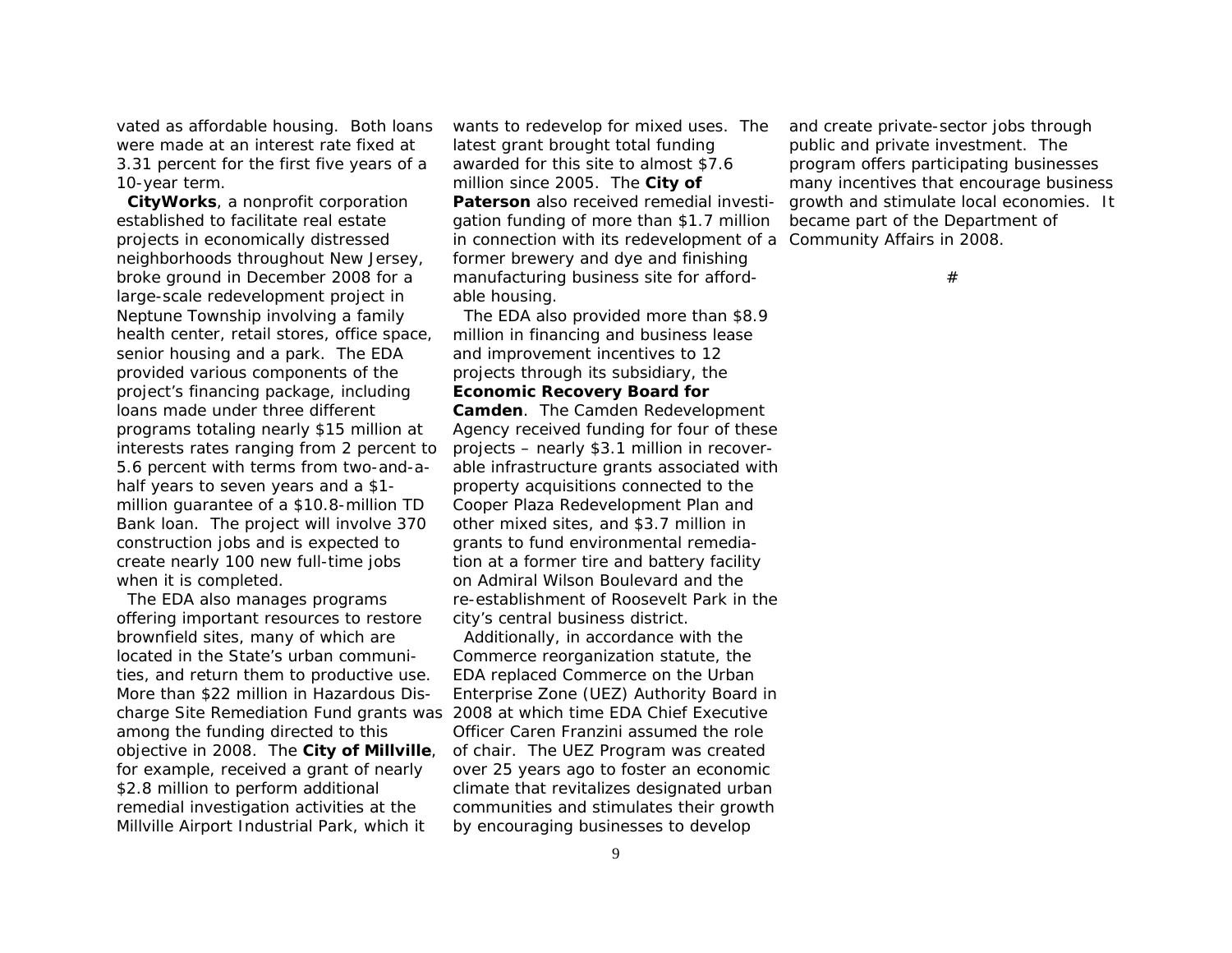### **Advancing the Growth and Location of Tech and Life Sciences Companies**

The EDA delivered almost \$85 million in Edison Innovation Fund direct investments, business incentives, tax credits and venture fund investments in 2008 in support of Governor Corzine's comprehensive Economic Growth Strategy to spur innovation, create new, high-paying jobs and cultivate an entrepreneurial environment for technology and life sciences companies in New Jersey. This assistance, which benefited 112 earlystage and established businesses, is expected to lead to the creation of almost 1,000 new jobs and total public/private investment of nearly \$134 million in the State's technology and life sciences economy.

 The Edison Innovation Fund is a State effort managed by the EDA in consultation with the New Jersey Commission on Science and Technology (CST) and the New Jersey Commission on Higher Education that offers a continuum of broad support to the technology and life sciences communities. This support ranges from various forms of financial assistance to modern, stateof-the-art laboratory and office space located within specially created Edison Innovation Zones in Camden, the greater New Brunswick area and Newark. These zones are designed to stimulate collaboration between State research colleges and universities and



*In 2008, the EDA exercised an option to convert half of its \$1-million Edison Innovation Fund investment in Nistica, Inc. to preferred stock. Ashish Vengsarkar, Nistica CEO, is pictured above at the company's Bridgewater-based facility.* 

the business world in strategic areas that complement economic development. Since its launch in October 2006, the Edison Innovation Fund has provided nearly \$340 million in assistance leveraging over \$700 million in total investment and supporting the creation of over 4,650 new jobs.

 In 2008, the EDA finalized direct, equity-like investments totaling \$5.45 million with 12 Edison Innovation Fund projects and initiated the flow of several additional projects through our review and analysis pipeline that are expected to culminate in 2009 funding.

**Reldata, Inc.** a technology company that designs and delivers data storage systems, was one of the businesses to secure this funding in 2008. The Parsippany company received a \$1 million direct investment to enhance its product commercialization efforts and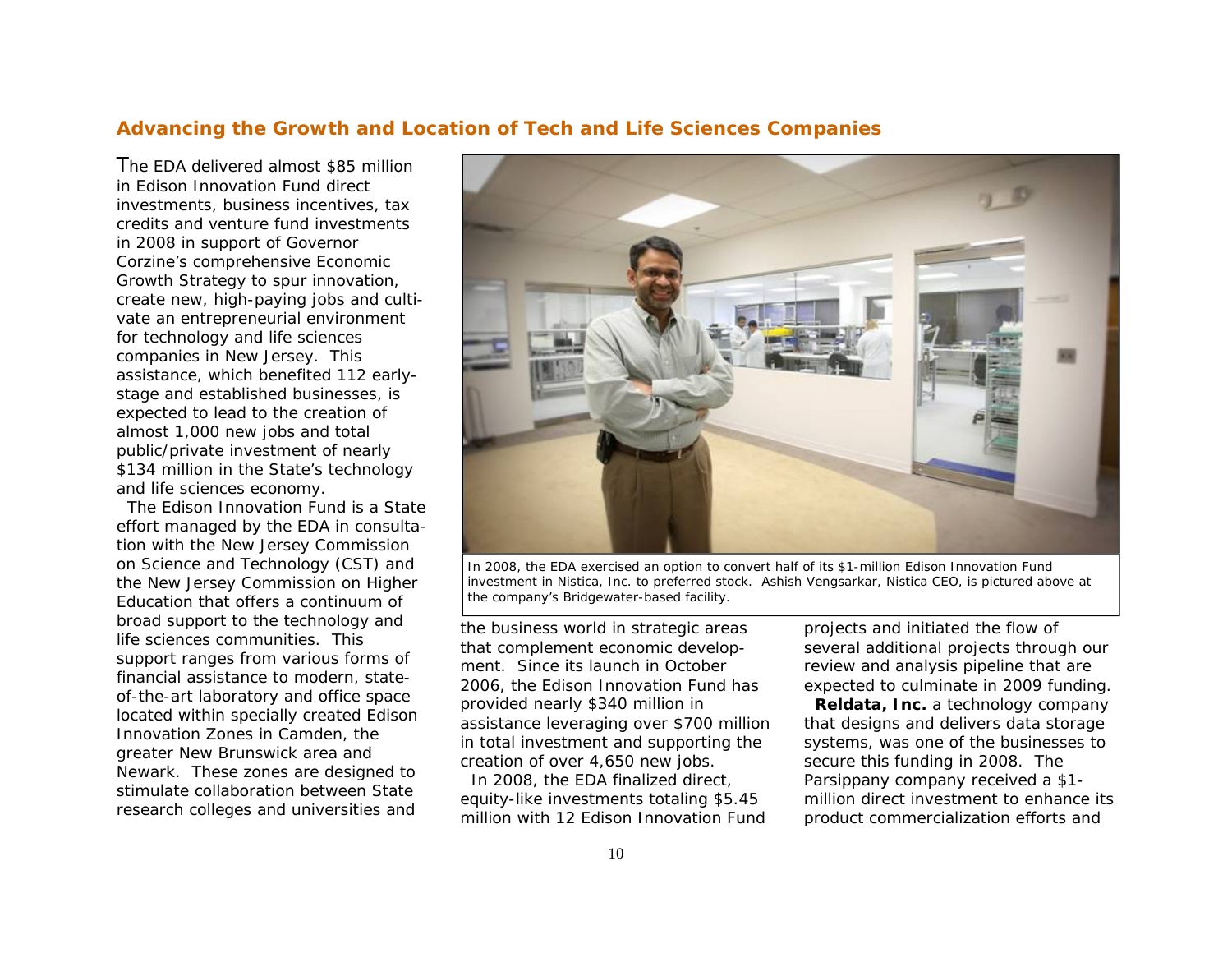accelerate the hiring of 36 new employees. **GlobalPrint Systems, Inc.** of Evesham, a provider of mobile printing solutions, was another, receiving a \$200,000 investment to help expand its operations and create 26 new jobs.

 In 2008, the EDA also exercised an option to convert half of its \$1-million Edison Innovation Fund investment in **Nistica, Inc.** to preferred stock. Nistica, growth and operations. In 2008, 80 based in Bridgewater, is an optical networking company and a global supplier of agile optical modules for highbandwidth applications. As a preferred stockholder, the EDA, like other investors, will have the opportunity to share in equity returns, including cumulative dividends.

**Aestus Therapeutics**, a tenant at the EDA's **Commercialization Center for Innovative Technologies** in North Brunswick, and **TreadStone Technologies, Inc.** of Princeton, formerly located at the EDA's **Waterfront Technology Center of Camden**, were the first two businesses to take advantage of Edison Innovation R&D Fund supplemental wraparound financing, which became available in 2008. Aestus, a pharmaceutical company focused on the treatment of nervous system disorders, and TreadStone, a developer of hydrogenbased technologies, both received the maximum \$100,000 loan at a fixed interest rate of 2 percent for five years. The wraparound funding is open to companies that receive an Edison Innovation R&D grant from the CST and

can be used for non-research and development-related costs.

 In conjunction with the CST and the New Jersey Division of Taxation, the EDA administers the State's Technology Business Tax Certificate Transfer Program, which enables qualified businesses to sell tax losses or research and development tax credits to raise cash to finance their technology and biotechnology businesses were approved to share the \$60 million available through the program, including 12 that took advantage of the \$10 million set-aside for companies located in the State's three Edison Innovation Zones. The allocation of about \$750,000 per company brought total funding under the program to more than \$500 million since the program was established in 1999.

 To further attract and develop technology businesses and support job growth in New Jersey, the EDA also finalized a limited partnership investment in NewSpring Health Capital II, L.P., a diversified health care equity fund, and approved a limited partnership investment in the **OmniCapital Fund**, <sup>a</sup> venture fund created to invest in nextgeneration communications and information technologies. To date, the EDA has committed over \$30 million in venture capital funds, which has resulted in more than \$90 million being invested in New Jersey companies.

 The EDA also assisted 18 other technology and life sciences businesses through



*Octapharma's new corporate headquarters in Hoboken.* 

its financing and business incentive resources. **Stealth Microwave, Inc.**, for example, a designer and manufacturer of power amplifiers for the commercial wireless industry and military applications, closed \$2 million in taxexempt bond financing in 2008 to acquire and renovate a warehouse/office building in Ewing Township for light manufacturing.

 Thirteen businesses either expanding in or relocating to New Jersey took advantage of the Business Employment Incentive Program, which provides enhanced benefits to technology and life sciences companies. **Octapharma USA, Inc.**, a wholly owned U.S. subsidiary of Switzerland-based Octapharma AG employing 18,000 employees worldwide, executed a business incentive grant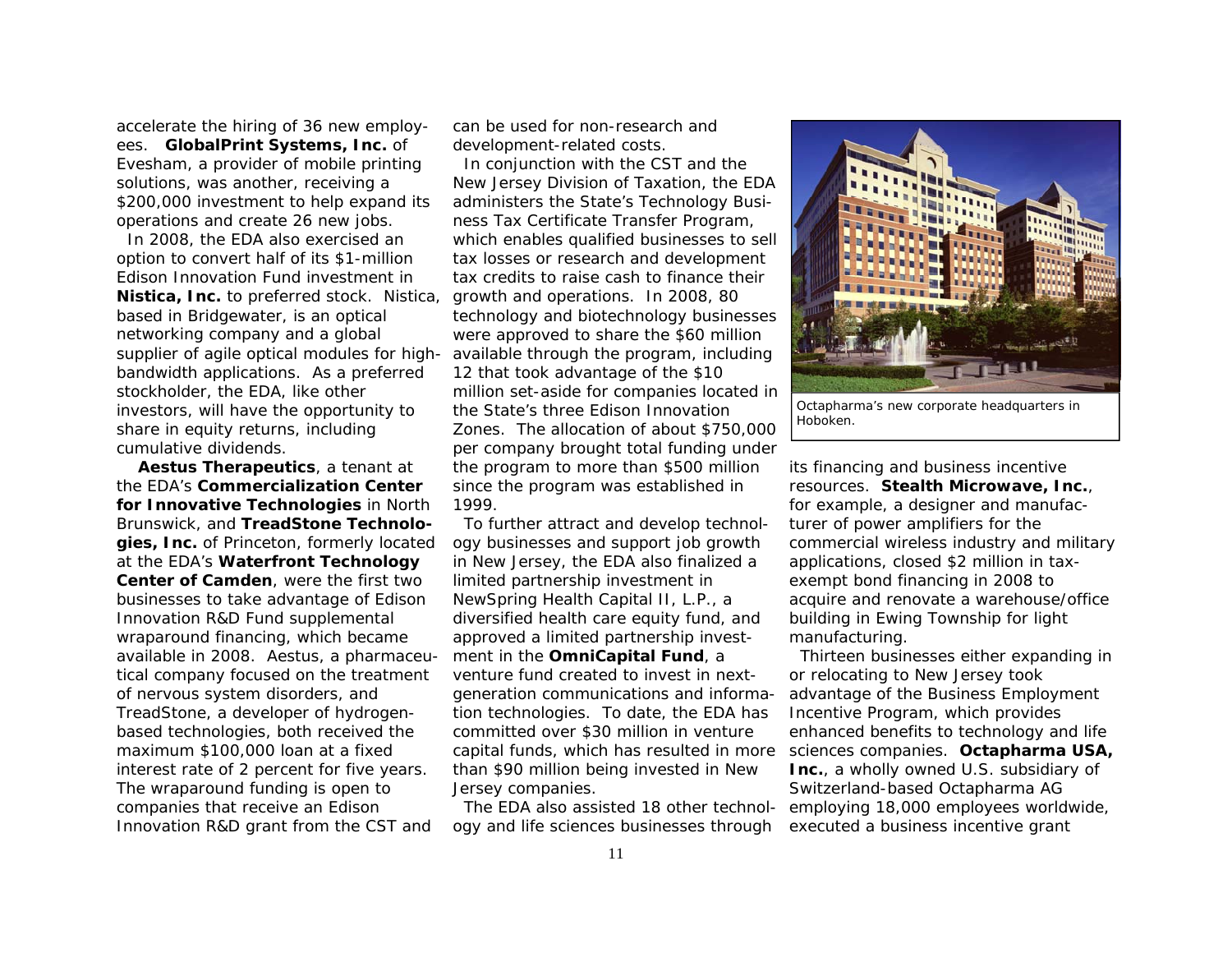agreement worth an estimated \$500,000 over 10 years in connection with the move of its corporate headquarters from Virginia to Hoboken and the creation of 25 new jobs. Its core business is the development, production and sale of plasma derivatives. Octapharma expects its staff to at least triple from the initial 25 employees over the next year. Generic pharmaceutical manufacturer **Novel Laboratories, Inc.** also benefited from the business incentive program, executing a 10-year agreement worth over \$600,000, which supports its plans to create 100 new jobs in Franklin Township.

 On the real estate front, the EDA approved \$11.5 million in funding to fit out 38,000 square feet of generic wet laboratory space at its **Technology Centre of New Jersey** in North Brunswick. The space will help attract emerging technology companies to the state and make "tweener" incubator space more readily available as growing tenants graduate from the Technology Centre's Commercialization Center for Innovative Technologies. The space includes four wet laboratories in facilities known as Tech III and Tech IV ranging from 5,000 square feet to 15,000 square feet.

 The Technology Centre is home to 25 growing early-stage and established businesses. One of those companies, **Chromocell Corporation**, a drug discovery company focused on the identification and development of novel



*The EDA's new Biotechnology Development Center at the Technology Centre of New Jersey in North Brunswick.* 

therapeutics against complex and challenging drug targets, signed a lease with the EDA in 2008 to move into nearly 15,000 square feet of wet lab and office space in the Tech IV building, which has been named the Biotechnology Development Center. Chromocell, one of USGBC is a Washington, D.C.-based the first tenants to occupy space when the Commercialization Center opened in 2002, has grown from just three employees to more than 40 employees, mostly scientists, while at the commercialization facility.

Additionally, the Waterfront Technol-

ogy Center at Camden earned its fifth<br>LEED (Leadership in Energy and<br>Environmental Design) Gold Certification,<br>awarded for its first floor as part of the<br>U.S. Green Building Council (USGBC)<br>Commercial Interiors Program. Th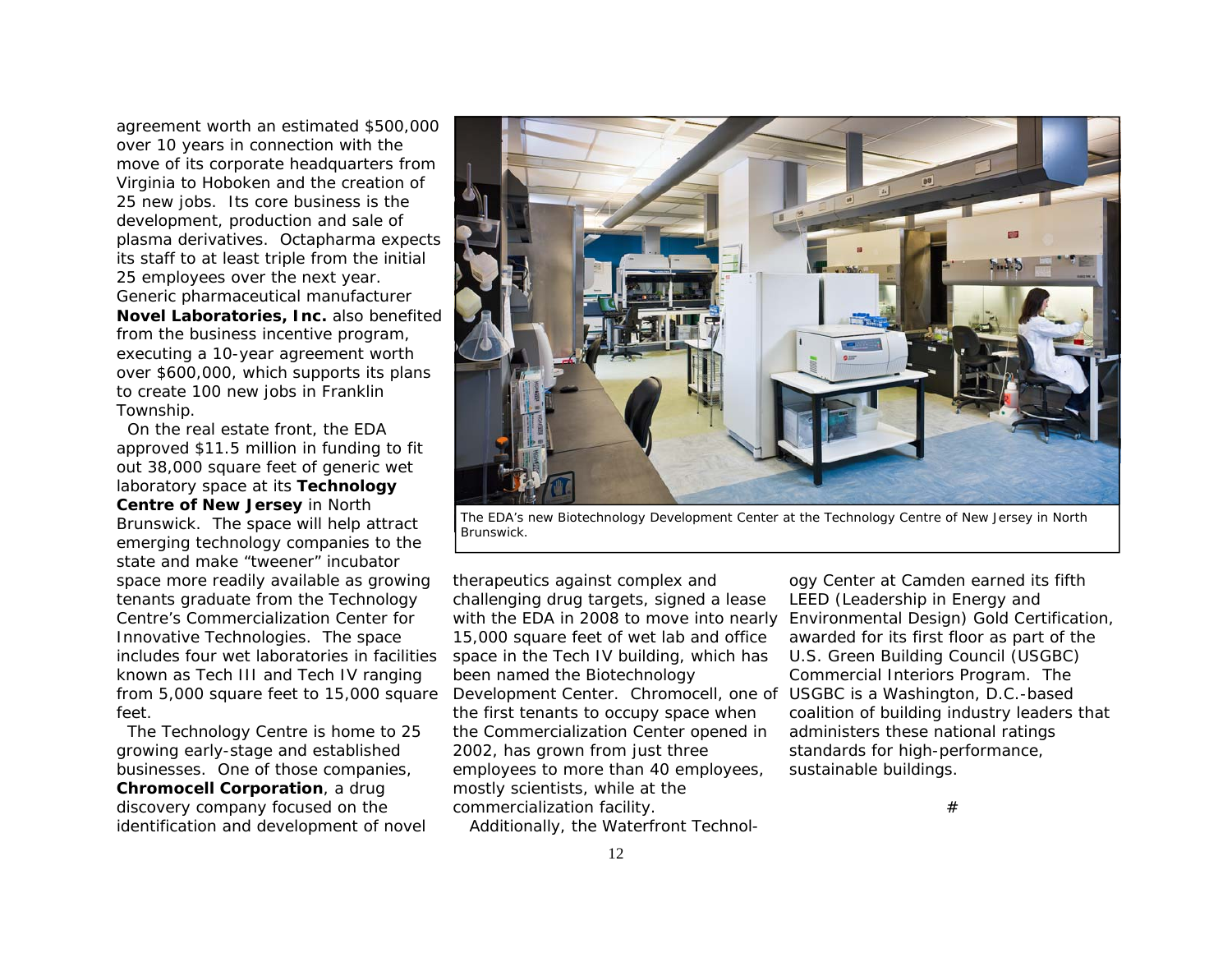### **Promoting New Business Growth and Expansion in New Jersey**

The EDA's work to fuel economic growth and job creation throughout the State extends far beyond its efforts to stimulate urban investment and technological innovation. The EDA supports a wide range of businesses, nonprofit organizations and other entities in its core assistance (non-Urban Aid, non-Edison Investment Fund) areas as well.

 In 2008, the EDA provided nearly \$153 million in financing assistance to 137 core projects as it advanced Governor Corzine's comprehensive Economic Growth Strategy. These projects involved the creation of 1,875 new jobs and total public/private investment of over \$565 million.

 Borrowers used EDA assistance to acquire, construct and renovate buildings and purchase new equipment and machinery to enhance their efficiency and competitiveness. With EDA financing, they also were able to cover day-to-day operational costs and to refinance higher-cost debt.

 Often the EDA works in concert with banks and other financial institutions throughout the State to meet customer financing needs. Sometimes it works independently to lend its own money, or it issues bonds directly purchased or underwritten by financial institutions so small and mid-size businesses can grow and nonprofit organizations can



*Howard Epstein, the founder of Kari Out, Inc., pictured in the company's 157,000 square-foot building in Rockaway.* 

enhance their facilities and improve their services.

 When **Kari Out, Inc.**, a food packaging and paper product manufacturer based in Totowa, and **Tripak Industrial USA, LLC**, a Canada-based designer and developer of food containers, wanted to establish a new location for their plastic food container manufacturing business, they called upon the EDA. A \$10-million taxexempt bond issued by the EDA and a \$1.25-million direct EDA loan enabled<br>the companies to acquire almost 10<br>acres of land and a 157,000-squarefoot building in Rockaway as well as related machinery and equipment to establish the business and create 40 new jobs. The bond was directly pur chased by Capital One, N.A. and closed at a fixed interest rate of 2.7 percent for the first 10 years of a 20-year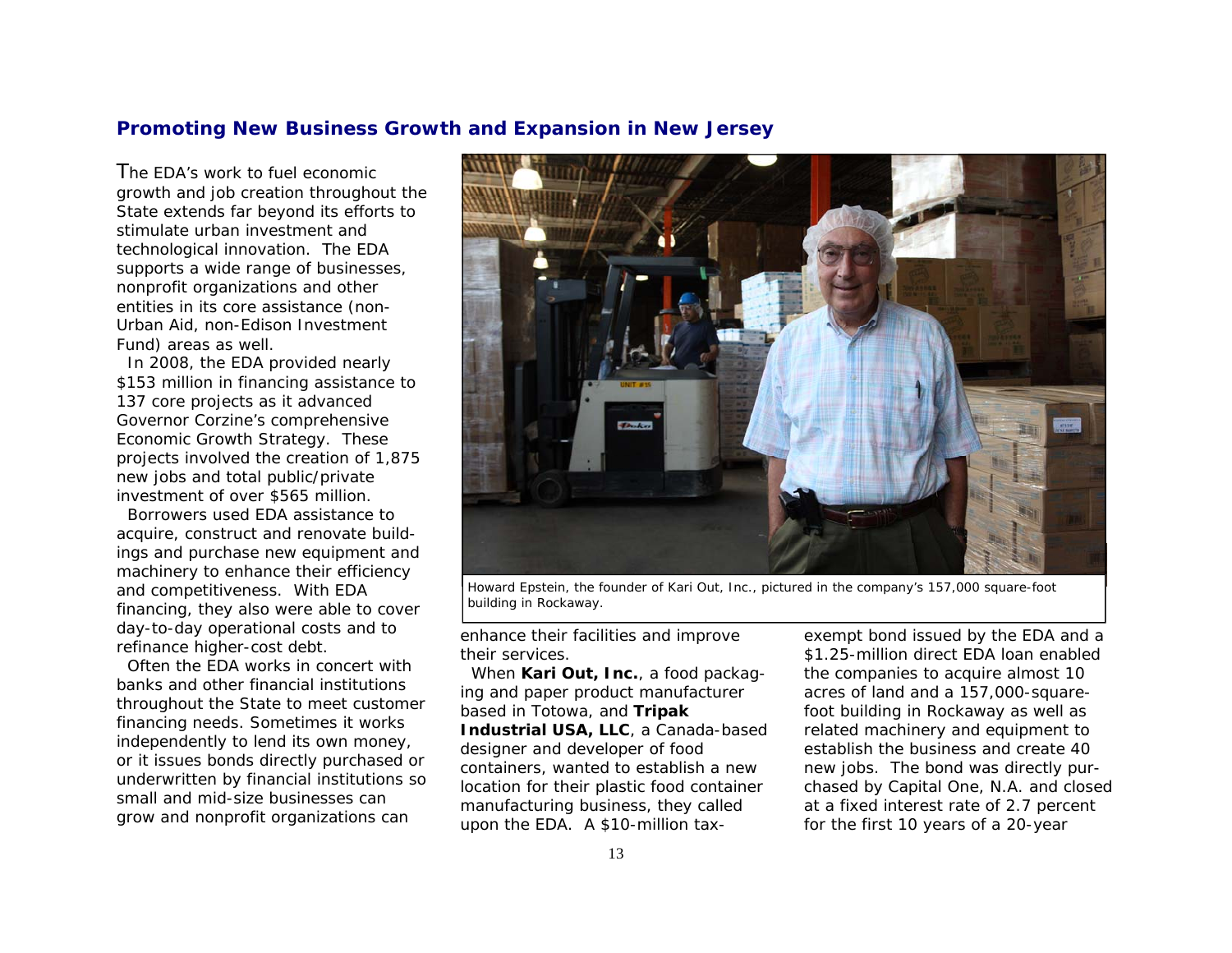term. The 10-year loan closed at a fixed rate of 4-percent interest for the first five years. Capital One also provided additional financing for the project.

**Triangle Manufacturing Company, Inc.** has partnered with some of the more advanced medical device companies in the world for over half a century, specializing in the precision engineering and manufacturing of highly complex, tight-tolerance machined parts and assemblies. To expand its manufacturing capabilities in 2008, this Upper Saddle River business arranged for EDAissued tax-exempt bonds totaling \$5.16 million to buy a leased 25,000-squarefoot facility and new equipment. Sovereign Bank directly purchased the two bonds, which were issued for 10-year and 25-year terms at a fixed interest rate of 4.14 percent. Triangle expects to add five new jobs.

 Tax-exempt bonds also proved to be the right financing choice for several core nonprofit projects during the year. Among them was **Bristol Glen, Inc.**, <sup>a</sup> wholly owned subsidiary of United Methodist Homes, which borrowed \$9 addition to its continuing care The new building will include 16 residential apartments, 16 assisted-living apartments and 14 memory-support apartments. The 30-year bond was underwritten by Herbert J. Sims & Co., and closed at a fixed rate of 6.625 percent. Also, the **Count Basie Theatre** in Red

*An \$8-million bond from the EDA helped Count Basie Theatre complete the third phase of its renovation project, which included the restoration of decorative plaster in the theatre's interior lobbies.* 

million to construct a 40,000-square-foot theatre's interior lobbies and auditorium retirement community facility in Newton. variable-rate bond, directly purchased by vear took advantage of a new FastStart Bank used an \$8-million bond to complete the third phase of its major renovation project, which included the restoration of decorative plaster in the and other upgrades. The 10-year Sovereign Bank, closed at an initial interest rate of 4.45 percent. The **Visiting Nurse Association of Northern New Jersey, Inc.**, refinanced existing debt associated with the purchase of a building in Morristown by arranging for a \$4-million tax-exempt

bond directly purchased by Provident Bank. The loan was finalized at a fixed interest rate of 4.4 percent for the first 10 years of a 30-year term.

 Several credit-worthy core companies operating in the State for at least one for Small Business program offering financing up to \$300,000 for fixed assets. Vasu Ranganathan and Winifred Casaletto, the owners of **ArborSys Group** of Lawrence, a provider of information technology consulting services, borrowed \$200,000 at 3.64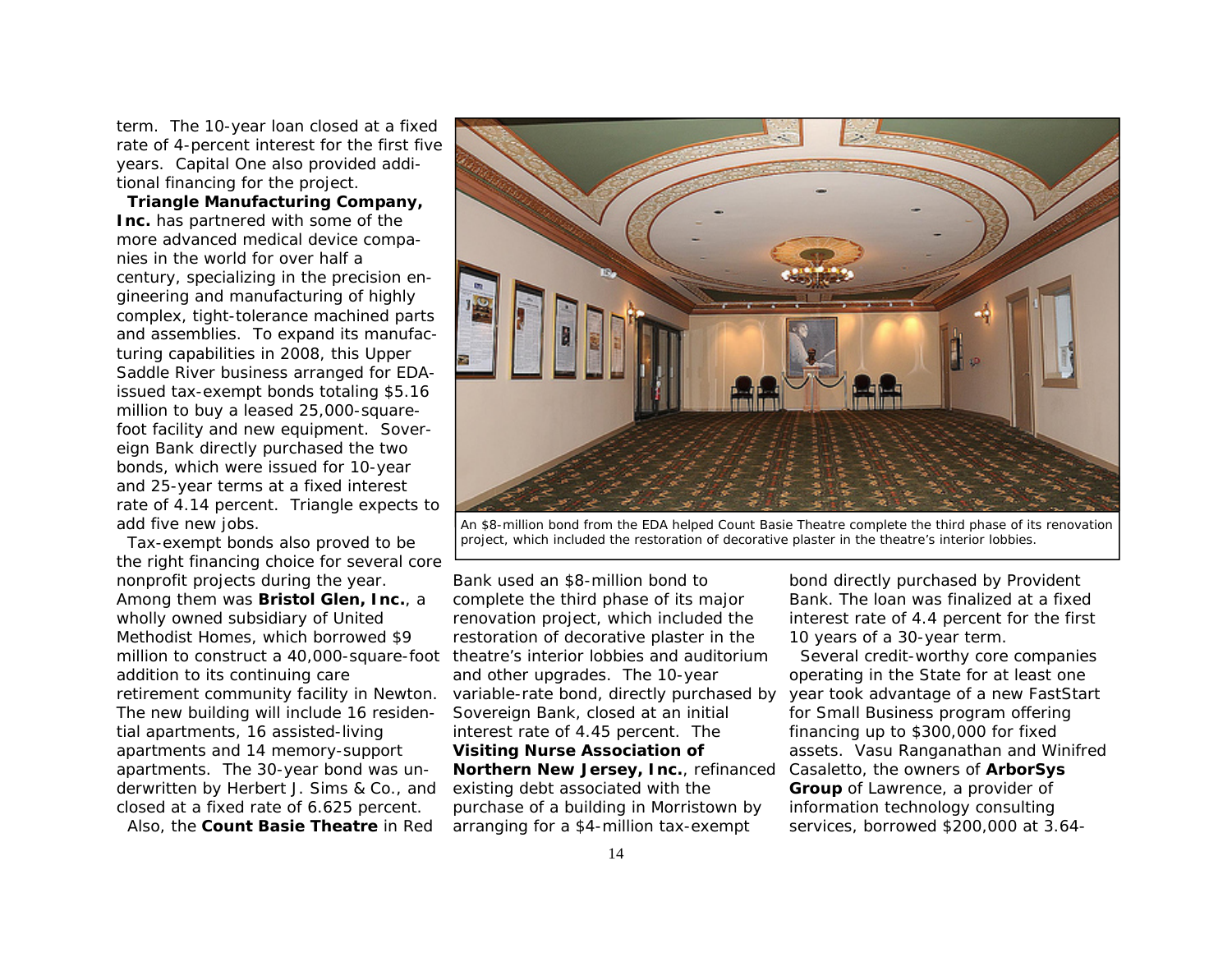percent interest fixed for five years to refinance existing debt and purchase new equipment to support the expansion of their business. **Envision Consultants, Ltd.**, of Harrison Township, a construction management consulting firm owned by the husband/wife team of Victoria and Stephen Malaszecki, obtained a \$187,500 FastStart loan to purchase and renovate property in Harrison Township to facilitate business expansion. The 10-year loan was made at an interest rate of 3.06 percent fixed for the first five years. These two projects expect to result in the creation of 10 new jobs.

 Other core projects made use of the Statewide Loan Pool for Business program in which the EDA participates in a bank financing by providing part of the loan. **Everflow Supplies, Inc.**, <sup>a</sup> plumbing wholesaler for residential and commercial applications in Linden, secured working capital and refinancing funds by borrowing \$5.63 million from TD Bank, N.A., which included a \$750,000 EDA participation finalized at 4.18 percent for the first five years of a 10-year term. **Formation, Inc.** of Moorestown, which specializes in the design, engineering and manufacturing of electronics for the aviation, data communication, defense and transportation industries, was able to purchase equipment with a \$375,000 EDA participation in a \$750,000 Sovereign Bank loan arranged under the Preferred Lender Program. The EDA portion of the

loan was made for five years at a fixed interest rate of 4.5 percent. Everflow plans to create 15 new jobs, while Formation is committed to establishing 10 new jobs.

 The Business Retention and Relocation Assistance Grant (BRRAG) program and the Business Employment Incentive Program (BEIP) worked together to keep a major professional services firm operating and expanding in New Jersey. **Deloitte & Touche** signed a BRRAG project agreement in 2008 to maintain 822 jobs in New Jersey, relocating employees from offices in Parsippany and Summit to a new leased office space in Parsippany. Deloitte also executed a BEIP grant worth an estimated \$9 million for the creation of 280 new jobs at the site. The company was also considering properties in Pennsylvania and New York for its corporate location project.

by encouraging community development. If the project moves forward, the **Bald Eagle Urban Renewal at Wanaque LLC** transformed several underutilized and deteriorating properties of the permanent financing or from the along Wanaque's main street into a thriving new downtown business complex three years to proceed. in 2008 known as the Haskell Town Centre with the help of a \$1.25-million EDA loan. The loan, which closed at an interest rate of 3.55 percent for the first five years of a 10-year term, was part of a funding package that also included financing from Columbia Bank. The centre features a three-story, 49,000 square-foot brick building offering retail,

commercial and medical office space.

**Linden Development, LLC** utilized the Brownfields and Contaminated Site Remediation Program during the year, executing an agreement with the EDA related to its plans to redevelop the former General Motors assembly plant in Linden into mixed-use retail and senior housing space. The 100-acre project is expected to result in more than 1,300 new jobs when it is completed. The program enables developers to recover up to 75 percent of approved costs associated with a remediation effort – in this case, estimated at \$27 million.

 The EDA also promotes business growth determination that the project is feasible. Additionally, the **Borough of Woodbine** obtained \$50,000 in predevelopment financing in December 2008 to cover the costs of a feasibility study to determine if an ethanol manufacturing plant is an economically viable project. Repayment is contingent upon a principal, plus interest calculated at 3 percent, will be repaid from the proceeds sale of the property. The project has

> With the integration of the international trade function within the EDA, successful efforts continued with New Jersey's global trading partners to increase foreign direct investment and to provide New Jersey businesses with export assistance. **Critical Links, Inc.**, for example, an information technology company based in Portugal, executed a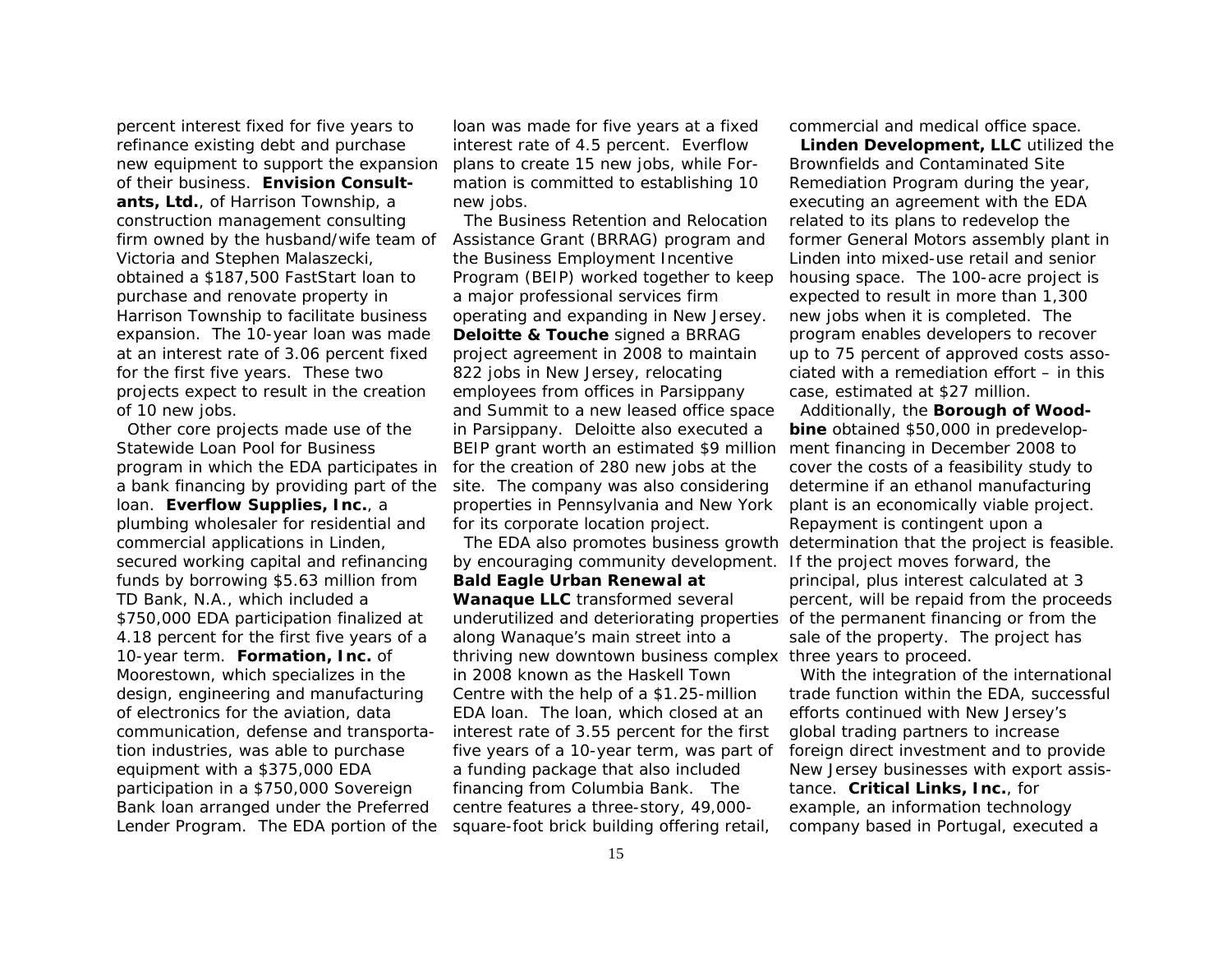10-year BEIP grant worth an estimated \$139,000 associated with plans to create 12 jobs at its Fairfield facility. The EDA also helped by educating the company about the State's technology programs and by arranging introductions with information technology organizations serving New Jersey. **Sun Pharmaceutical Industries, Inc.**, an India-based company, was considering an expansion in Michigan until New Jersey officials met with the business in 2008. As a result, the company decided to seek a BEIP grant to grow 318 jobs in Cranbury, which was approved in September for an estimated \$2.4 million over 10 years.

**Pathfinder, LLC**, a consulting company with expertise in process engineering and project management, was introduced by New Jersey to a large international mining business in Brazil. The introduction led to new contract opportunities in South America for the Cherry Hill company.



*With the help of a BEIP grant, Sun Pharmaceuticals expects to grow 318 jobs at its Cranbury-based facility, pictured above.* 

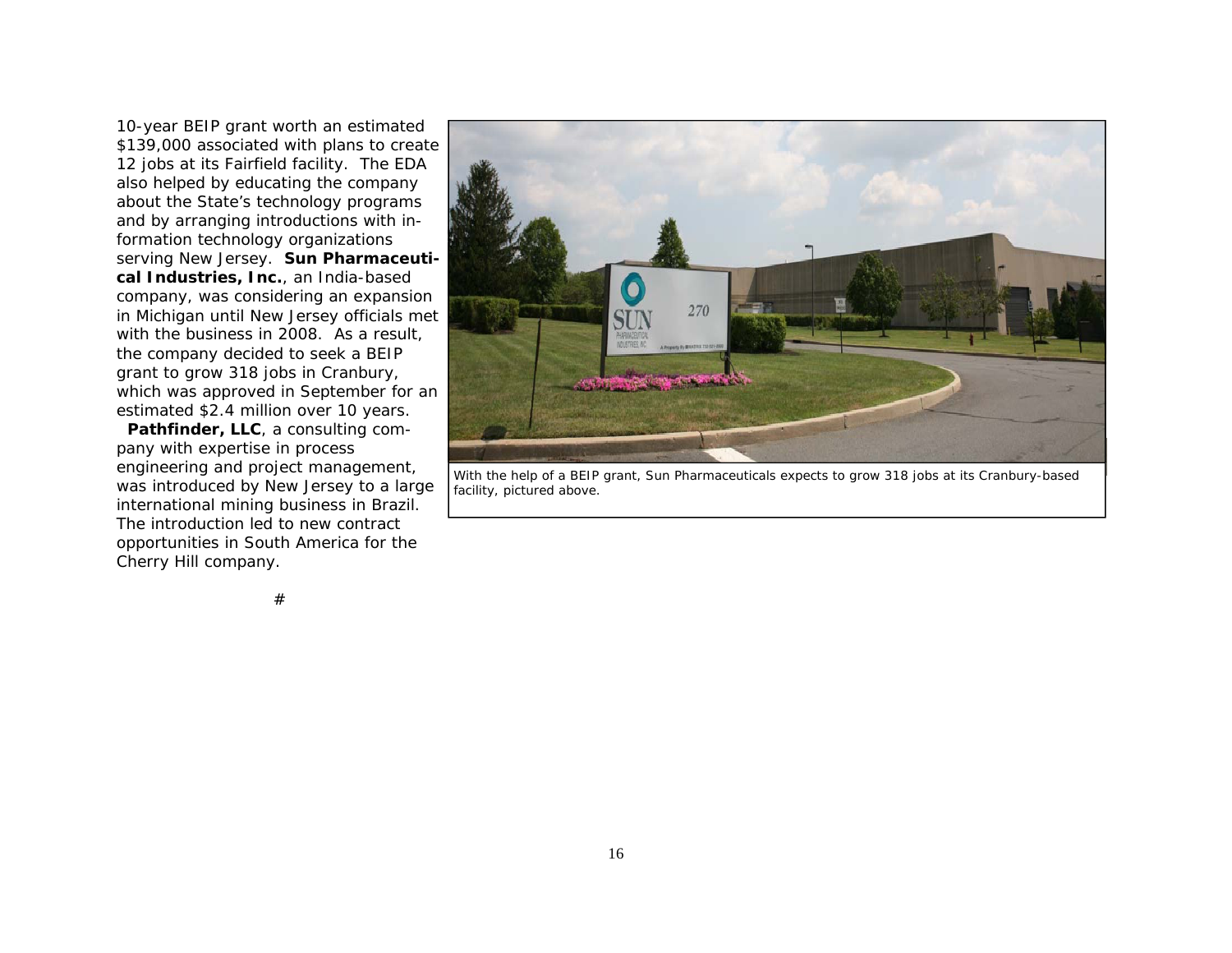## **EDA Board Members**

#### *Chairman*

**Carl E. Van Horn, Ph.D. Director** Heldrich Center for Workforce Development and Professor of Public Policy, Rutgers University

### *EDA Vice Chairman*

**Joseph A. McNamara**  Director Laborers Employers Cooperation and Education Trust

#### *Ex Officio Members*

**David Rousseau** Treasurer Dept. of the Treasury **Jim Kelly** (Designee) *\*EDA Board Treasurer*

**Jerry Zaro**  Chief Governor's Office of Economic Growth

**Steven Goldman** Commissioner Dept. of Banking and Insurance **Richard Poliner** (Designee)

**David J. Socolow** Commissioner Dept. of Labor and Workforce Development **Kevin Jarvis** (Designee)

**Mark N. Mauriello** Commissioner Dept. of Environmental Protection **Eric Wachter** (Designee)

#### *Public Members*

**Timothy L. Carden**  Partner Public Private Strategy Group

**Philip Kirschner**  President New Jersey Business & Industry Association

**Thomas J. Manning**  Business Manager Steamfitters, Pipefitters and Apprentices Local Union No. 475

**Steven D. Plofker, Esq.**  Real Estate Developer, Investor and Attorney

**Charles H. Sarlo, Esq.**  Vice President and General Counsel DMR Architects

**Richard Tolson** Director Bricklayers and Allied Craftworkers of NJ

#### *Alternate Public Member*

**Raymond Burke**  President Burke Motor Group

**Elliot M. Kosoffsky**  New Jersey Chapter National Association of Industrial and Office Properties

#### *Nonvoting Member*

**Rodney Sadler**  Public Member Economic Recovery Board for Camden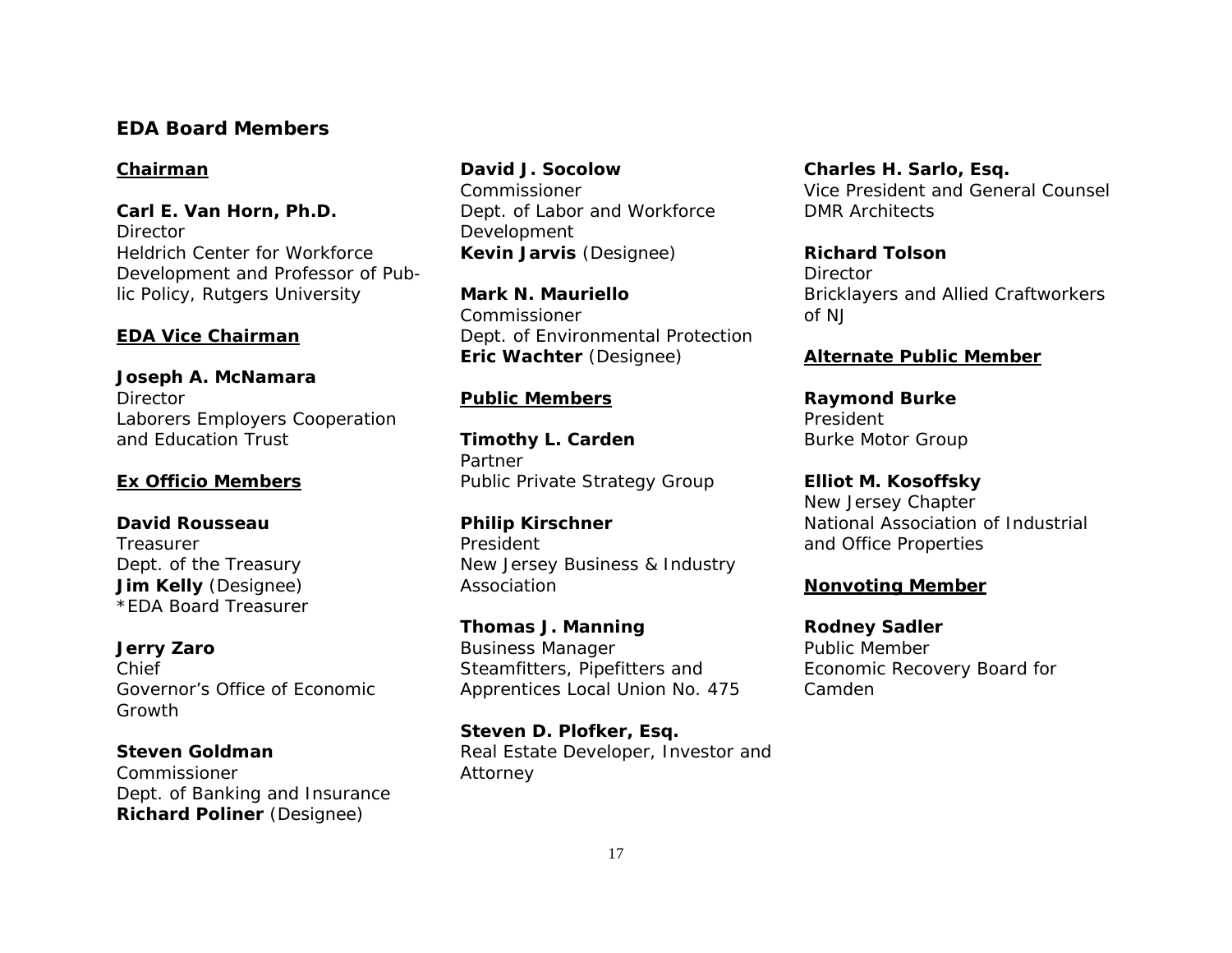**EDA Executive Team** 



**Maureen M. Hassett** Senior Vice President Governance and Public Information

**Kathleen E. Stucy** Senior Vice President **Operations** 





**Caren S. Franzini** Chief Executive Officer



**Timothy J. Lizura** Senior Vice President Business Development

**Cynthia G. Osofsky**

Senior Vice President Customer Solutions